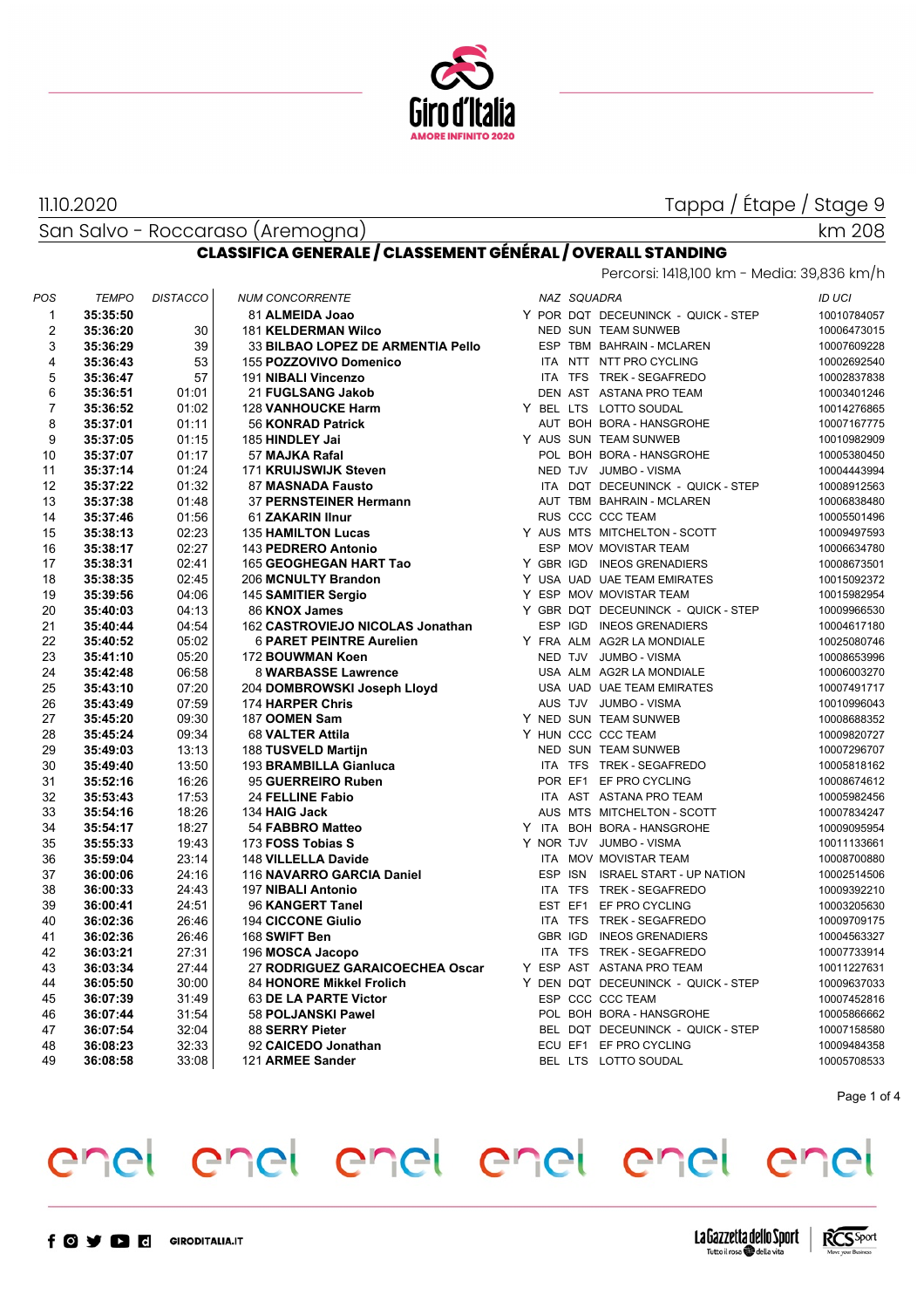

San Salvo - Roccaraso (Aremogna) 11.10.2020

km 208

#### **CLASSIFICA GENERALE / CLASSEMENT GÉNÉRAL / OVERALL STANDING**

|     |              |                 |                                   |            |             | Percorsi: 1418,100 km - Media: 39,836 km/h |               |
|-----|--------------|-----------------|-----------------------------------|------------|-------------|--------------------------------------------|---------------|
| POS | <b>TEMPO</b> | <b>DISTACCO</b> | <b>NUM CONCORRENTE</b>            |            | NAZ SQUADRA |                                            | <b>ID UCI</b> |
| 50  | 36:09:11     | 33:21           | 5 HANNINEN Jaakko                 |            |             | Y FIN ALM AG2R LA MONDIALE                 | 10009419791   |
| 51  | 36:10:17     | 34:27           | 201 ULISSI Diego                  |            |             | ITA UAD UAE TEAM EMIRATES                  | 10005467952   |
| 52  | 36:10:30     | 34:40           | <b>36 PADUN Mark</b>              |            |             | Y UKR TBM BAHRAIN - MCLAREN                | 10010096569   |
| 53  | 36:11:51     | 36:01           | 2 BIDARD Francois                 |            |             | FRA ALM AG2R LA MONDIALE                   | 10009363817   |
| 54  | 36:11:53     | 36:03           | <b>32 BATTAGLIN Enrico</b>        |            |             | ITA TBM BAHRAIN - MCLAREN                  | 10005467447   |
| 55  | 36:12:48     | 36:58           | 144 RUBIO REYES Einer Augusto     |            |             | Y COL MOV MOVISTAR TEAM                    | 10057336175   |
| 56  | 36:12:50     | 37:00           | 41 CARBONI Giovanni               |            |             | Y ITA BCF BARDIANI CSF FAIZANE'            | 10009391503   |
| 57  | 36:14:14     | 38:24           | 78 ROSSETTO Stephane              |            |             | FRA COF COFIDIS                            | 10004444402   |
| 58  | 36:14:27     | 38:37           | 167 PUCCIO Salvatore              |            |             | ITA IGD INEOS GRENADIERS                   | 10005587887   |
| 59  | 36:14:30     | 38:40           | <b>184 HAMILTON Christopher</b>   |            |             | Y AUS SUN TEAM SUNWEB                      | 10011087686   |
| 60  | 36:14:43     | 38:53           | 67 ROSSKOPF Joseph                |            |             | USA CCC CCC TEAM                           | 10006002967   |
| 61  | 36:14:48     | 38:58           | 25 GREGAARD WILSLY Jonas          |            |             | Y DEN AST ASTANA PRO TEAM                  | 10009765860   |
| 62  | 36:15:17     | 39:27           | 124 HAGEN Carl Fredrik            |            |             | NOR LTS LOTTO SOUDAL                       | 10088502578   |
| 63  | 36:15:33     | 39:43           | 122 DE GENDT Thomas               |            |             | BEL LTS LOTTO SOUDAL                       | 10004816739   |
| 64  | 36:15:34     | 39:44           | 176 PFINGSTEN Christoph           |            |             | GER TJV JUMBO - VISMA                      | 10003236043   |
| 65  | 36:16:01     | 40:11           | 146 SEPULVEDA Eduardo             |            |             | ARG MOV MOVISTAR TEAM                      | 10006564860   |
| 66  | 36:16:03     | 40:13           | 164 GANNA Filippo                 |            |             | Y ITA IGD INEOS GRENADIERS                 | 10009164056   |
| 67  | 36:17:39     | 41:49           | 102 FRANKINY Kilian               |            |             | SUI GFC GROUPAMA - FDJ                     | 10008672790   |
| 68  | 36:18:03     | 42:13           | 166 NARVAEZ PRADO Jhonatan Manuel |            |             | Y ECU IGD INEOS GRENADIERS                 | 10009637235   |
| 69  | 36:18:16     | 42:26           | 38 TRATNIK Jan                    |            |             | SLO TBM BAHRAIN - MCLAREN                  | 10006486452   |
| 70  | 36:20:14     | 44:24           | 211 VISCONTI Giovanni             |            |             | ITA THR VINI ZABU' - BRADO - KTM           | 10003105600   |
| 71  | 36:20:32     | 44:42           | <b>151 MEINTJES Louis</b>         |            |             | RSA NTT NTT PRO CYCLING                    | 10007524251   |
| 72  | 36:20:37     | 44:47           | 192 BERNARD Julien                |            |             | FRA TFS TREK - SEGAFREDO                   | 10010034935   |
| 73  | 36:20:57     | 45:07           | 195 CONCI Nicola                  |            |             | Y ITA TFS TREK - SEGAFREDO                 | 10014404985   |
| 74  | 36:20:59     | 45:09           | 183 HAGA Chad                     |            |             | USA SUN TEAM SUNWEB                        | 10007881333   |
| 75  | 36:23:07     | 47:17           | 218 ZARDINI Edoardo               |            |             | ITA THR VINI ZABU' - BRADO - KTM           | 10005658114   |
| 76  | 36:23:13     | 47:23           | <b>47 TONELLI Alessandro</b>      |            |             | ITA BCF BARDIANI CSF FAIZANE'              | 10007527786   |
| 77  | 36:24:34     | 48:44           | 75 HANSEN Jesper                  |            |             | DEN COF COFIDIS                            | 10006828174   |
| 78  | 36:24:53     | 49:03           | <b>16 RAVANELLI Simone</b>        |            |             | Y ITA ANS ANDRONI GIOCATTOLI - SIDERMEC    | 10010086970   |
| 79  | 36:24:57     | 49:07           | <b>3 BOUCHARD Geoffrey</b>        |            |             | FRA ALM AG2R LA MONDIALE                   | 10011942704   |
| 80  | 36:25:25     | 49:35           | 202 BJERG Mikkel                  |            |             | Y DEN UAD UAE TEAM EMIRATES                | 10015825936   |
| 81  | 36:26:46     | 50:56           | 137 HOWSON Damien                 |            |             | AUS MTS MITCHELTON - SCOTT                 | 10006720161   |
| 82  | 36:27:44     | 51:54           | 154 O'CONNOR Ben                  |            |             | Y AUS NTT NTT PRO CYCLING                  | 10009780513   |
| 83  | 36:28:14     | 52:24           | <b>7 VENDRAME Andrea</b>          |            |             | ITA ALM AG2R LA MONDIALE                   | 10009392412   |
| 84  | 36:29:49     | 53:59           | 142 CATALDO Dario                 | <b>ITA</b> |             | MOV MOVISTAR TEAM                          | 10003092765   |
| 85  | 36:30:36     | 54:46           | 177 TOLHOEK Antwan                |            |             | NED TJV JUMBO - VISMA                      | 10009812542   |
| 86  | 36:31:33     | 55:43           | <b>46 ROMANO Francesco</b>        |            |             | Y ITA BCF BARDIANI CSF FAIZANE'            | 10011133863   |
| 87  | 36:31:44     | 55:54           | 186 MATTHEWS Michael              |            |             | AUS SUN TEAM SUNWEB                        | 10006291947   |
| 88  | 36:32:15     | 56:25           | 18 RUMAC Josip                    |            |             | CRO ANS ANDRONI GIOCATTOLI - SIDERMEC      | 10007822729   |
| 89  | 36:33:52     | 58:02           | 153 GEBREIGZABHIER Amanuel        |            |             | ERI NTT NTT PRO CYCLING                    | 10009583883   |
| 90  | 36:34:33     | 58:43           | <b>34 CAPECCHI Eros</b>           |            |             | ITA TBM BAHRAIN - MCLAREN                  | 10003072557   |
| 91  | 36:35:28     | 59:38           | 13 CEPEDA Jefferson               |            |             | Y ECU ANS ANDRONI GIOCATTOLI - SIDERMEC    | 10016009832   |
| 92  | 36:36:58     | 1:01:08         | 156 SOBRERO Matteo                |            |             | Y ITA NTT NTT PRO CYCLING                  | 10009976836   |
| 93  | 36:37:19     | 1:01:29         | 22 BOARO Manuele                  |            |             | ITA AST ASTANA PRO TEAM                    | 10003272520   |
| 94  | 36:38:14     | 1:02:24         | 31 ARASHIRO Yukiya                |            |             | JPN TBM BAHRAIN - MCLAREN                  | 10004556253   |
| 95  | 36:38:18     | 1:02:28         | 158 WYSS Danilo                   |            |             | SUI NTT NTT PRO CYCLING                    | 10002909980   |
| 96  | 36:38:24     | 1:02:34         | 214 ROTA Lorenzo                  |            |             | Y ITA THR VINI ZABU' - BRADO - KTM         | 10009393523   |
| 97  | 36:38:42     | 1:02:52         | 93 CLARKE Simon                   |            |             | AUS EF1 EF PRO CYCLING                     | 10003032949   |
| 98  | 36:39:38     | 1:03:48         | 163 DENNIS Rohan                  |            |             | AUS IGD INEOS GRENADIERS                   | 10005889193   |
|     |              |                 |                                   |            |             |                                            |               |

Page 2 of 4

# enel enel enel enel enel enel



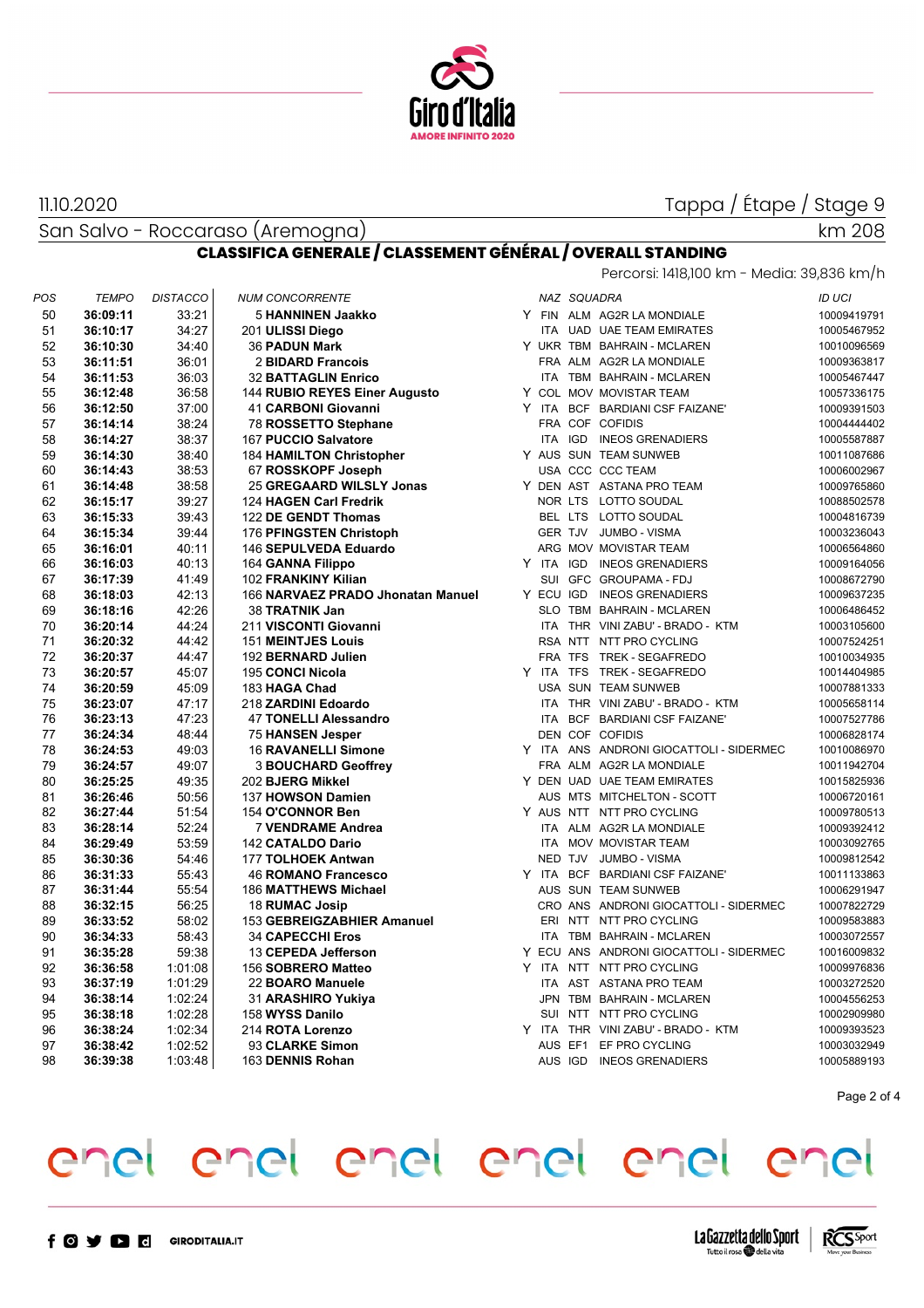

11.10.2020

San Salvo - Roccaraso (Aremogna)

#### km 208

#### **CLASSIFICA GENERALE / CLASSEMENT GÉNÉRAL / OVERALL STANDING**

| POS | <b>TEMPO</b> | <b>DISTACCO</b> | <b>NUM CONCORRENTE</b>              |  | NAZ SQUADRA                             | ID UCI      |
|-----|--------------|-----------------|-------------------------------------|--|-----------------------------------------|-------------|
| 99  | 36:40:43     | 1:04:53         | 138 MEYER Cameron                   |  | AUS MTS MITCHELTON - SCOTT              | 10004595558 |
| 100 | 36:42:34     | 1:06:44         | 141 CARRETERO Hector                |  | Y ESP MOV MOVISTAR TEAM                 | 10015833818 |
| 101 | 36:42:51     | 1:07:01         | 66 MALECKI Kamil                    |  | Y POL CCC CCC TEAM                      | 10008628637 |
| 102 | 36:43:43     | 1:07:53         | 82 BALLERINI Davide                 |  | ITA DQT DECEUNINCK - QUICK - STEP       | 10008661777 |
| 103 | 36:44:07     | 1:08:17         | 51 SAGAN Peter                      |  | SVK BOH BORA - HANSGROHE                | 10005460373 |
| 104 | 36:44:33     | 1:08:43         | 12 BISOLTI Alessandro               |  | ITA ANS ANDRONI GIOCATTOLI - SIDERMEC   | 10005390958 |
| 105 | 36:44:58     | 1:09:08         | 127 OLDANI Stefano                  |  | Y ITA LTS LOTTO SOUDAL                  | 10014972538 |
| 106 | 36:45:18     | 1:09:28         | <b>15 PELLAUD Simon</b>             |  | SUI ANS ANDRONI GIOCATTOLI - SIDERMEC   | 10007518894 |
| 107 | 36:47:39     | 1:11:49         | 62 ČERNY Josef                      |  | CZE CCC CCC TEAM                        | 10007523241 |
| 108 | 36:48:00     | 1:12:10         | 94 CRADDOCK G Lawson                |  | USA EF1 EF PRO CYCLING                  | 10006885566 |
| 109 | 36:48:17     | 1:12:27         | 126 HOLMES Matthew                  |  | GBR LTS LOTTO SOUDAL                    | 10007962973 |
| 110 | 36:48:41     | 1:12:51         | <b>14 CHIRICO Luca</b>              |  | ITA ANS ANDRONI GIOCATTOLI - SIDERMEC   | 10007518086 |
| 111 | 36:49:38     | 1:13:48         | 182 DENZ Nico                       |  | <b>GER SUN TEAM SUNWEB</b>              | 10008669659 |
| 112 | 36:49:58     | 1:14:08         | <b>76 LE TURNIER Mathias</b>        |  | Y FRA COF COFIDIS                       | 10009498001 |
| 113 | 36:50:02     | 1:14:12         | 73 EDET Nicolas                     |  | FRA COF COFIDIS                         | 10006144831 |
| 114 | 36:51:30     | 1:15:40         | 53 BODNAR Maciei                    |  | POL BOH BORA - HANSGROHE                | 10003349312 |
| 115 | 36:52:11     | 1:16:21         | 203 CONTI Valerio                   |  | ITA UAD UAE TEAM EMIRATES               | 10007518692 |
| 116 | 36:53:15     | 1:17:25         | 178 VAN EMDEN Jos                   |  | NED TJV JUMBO - VISMA                   | 10004519978 |
| 117 | 36:53:40     | 1:17:50         | 113 CATAFORD Alexander              |  | CAN ISN ISRAEL START - UP NATION        | 10007211730 |
| 118 | 36:54:51     | 1:19:01         | 17 RESTREPO VALENCIA Jhonatan       |  | COL ANS ANDRONI GIOCATTOLI - SIDERMEC   | 10009037552 |
| 119 | 36:55:22     | 1:19:32         | 64 GRADEK Kamil                     |  | POL CCC CCC TEAM                        | 10005750262 |
| 120 | 36:55:27     | 1:19:37         | 35 NOVAK Domen                      |  | Y SLO TBM BAHRAIN - MCLAREN             | 10009372406 |
| 121 | 37:00:46     | 1:24:56         | 74 HAAS Nathan                      |  | AUS COF COFIDIS                         | 10005768248 |
| 122 | 37:01:55     | 1:26:05         | 52 BENEDETTI Cesare                 |  | ITA BOH BORA - HANSGROHE                | 10004694073 |
| 123 | 37:02:56     | 1:27:06         | 216 VAN EMPEL Etienne               |  | NED THR VINI ZABU' - BRADO - KTM        | 10008653592 |
| 124 | 37:03:04     | 1:27:14         | 11 BAIS Mattia                      |  | Y ITA ANS ANDRONI GIOCATTOLI - SIDERMEC | 10013879771 |
| 125 | 37:03:38     | 1:27:48         | <b>43 FIORELLI Filippo</b>          |  | ITA BCF BARDIANI CSF FAIZANE'           | 10010643207 |
| 126 | 37:04:07     | 1:28:17         | 125 HANSEN Adam James               |  | AUS LTS LOTTO SOUDAL                    | 10002920488 |
| 127 | 37:05:10     | 1:29:20         | 106 SCOTSON Miles                   |  | AUS GFC GROUPAMA - FDJ                  | 10007809894 |
| 128 | 37:06:04     | 1:30:14         | <b>48 ZANA Filippo</b>              |  | Y ITA BCF BARDIANI CSF FAIZANE'         | 10015829370 |
| 129 | 37:06:11     | 1:30:21         | <b>72 CONSONNI Simone</b>           |  | ITA COF COFIDIS                         | 10007890730 |
| 130 | 37:06:42     | 1:30:52         | 23 CONTRERAS PINZON Rodrigo         |  | COL AST ASTANA PRO TEAM                 | 10009360783 |
| 131 | 37:07:49     | 1:31:59         | <b>152 CAMPENAERTS Victor</b>       |  | BEL NTT NTT PRO CYCLING                 | 10008913371 |
| 132 | 37:08:10     | 1:32:20         | <b>71 VIVIANI Elia</b>              |  | ITA COF COFIDIS                         | 10005502914 |
| 133 | 37:09:38     | 1:33:48         | 118 ZABEL Rick                      |  | GER ISN ISRAEL START - UP NATION        | 10007506366 |
| 134 | 37:11:23     | 1:35:33         | 101 DEMARE Arnaud                   |  | FRA GFC GROUPAMA - FDJ                  | 10006467052 |
| 135 | 37:12:26     | 1:36:36         | 213 FRAPPORTI Marco                 |  | ITA THR VINI ZABU' - BRADO - KTM        | 10004501891 |
| 136 | 37:12:32     | 1:36:42         | 136 HEPBURN Michael                 |  | AUS MTS MITCHELTON - SCOTT              | 10006291442 |
| 137 | 37:13:51     | 1:38:01         | 114 CIMOLAI Davide                  |  | ITA ISN ISRAEL START - UP NATION        | 10028417041 |
| 138 | 37:14:05     | 1:38:15         | 205 GAVIRIA RENDON Fernando         |  | COL UAD UAE TEAM EMIRATES               | 10008656828 |
| 139 | 37:14:38     | 1:38:48         | 97 MORTON Lachlan                   |  | AUS EF1 EF PRO CYCLING                  | 10007597306 |
| 140 | 37:14:40     | 1:38:50         | 115 DOWSETT Alex                    |  | GBR ISN ISRAEL START - UP NATION        | 10004881508 |
| 141 | 37:14:40     | 1:38:50         | 104 GUGLIELMI Simon                 |  | Y FRA GFC GROUPAMA-FDJ                  | 10014624449 |
| 142 | 37:15:28     | 1:39:38         | 103 GUARNIERI Jacopo                |  | ITA GFC GROUPAMA - FDJ                  | 10003284543 |
| 143 | 37:15:29     | 1:39:39         | <b>45 MAZZUCCO Fabio</b>            |  | Y ITA BCF BARDIANI CSF FAIZANE'         | 10015827451 |
| 144 | 37:15:32     | 1:39:42         | 98 WHELAN James                     |  | Y AUS EF1 EF PRO CYCLING                | 10046251200 |
| 145 | 37:15:53     | 1:40:03         | 175 MARTIN Tony                     |  | GER TJV JUMBO - VISMA                   | 10002858652 |
| 146 | 37:16:15     | 1:40:25         | 207 MOLANO BENAVIDES Juan Sebastian |  | COL UAD UAE TEAM EMIRATES               | 10008971268 |
| 147 | 37:16:18     | 1:40:28         |                                     |  | LTU GFC GROUPAMA - FDJ                  | 10002921805 |
|     |              |                 | 105 KONOVALOVAS Ignatas             |  |                                         |             |

Page 3 of 4

# enel enel enel enel enel  $e<sub>n</sub>$